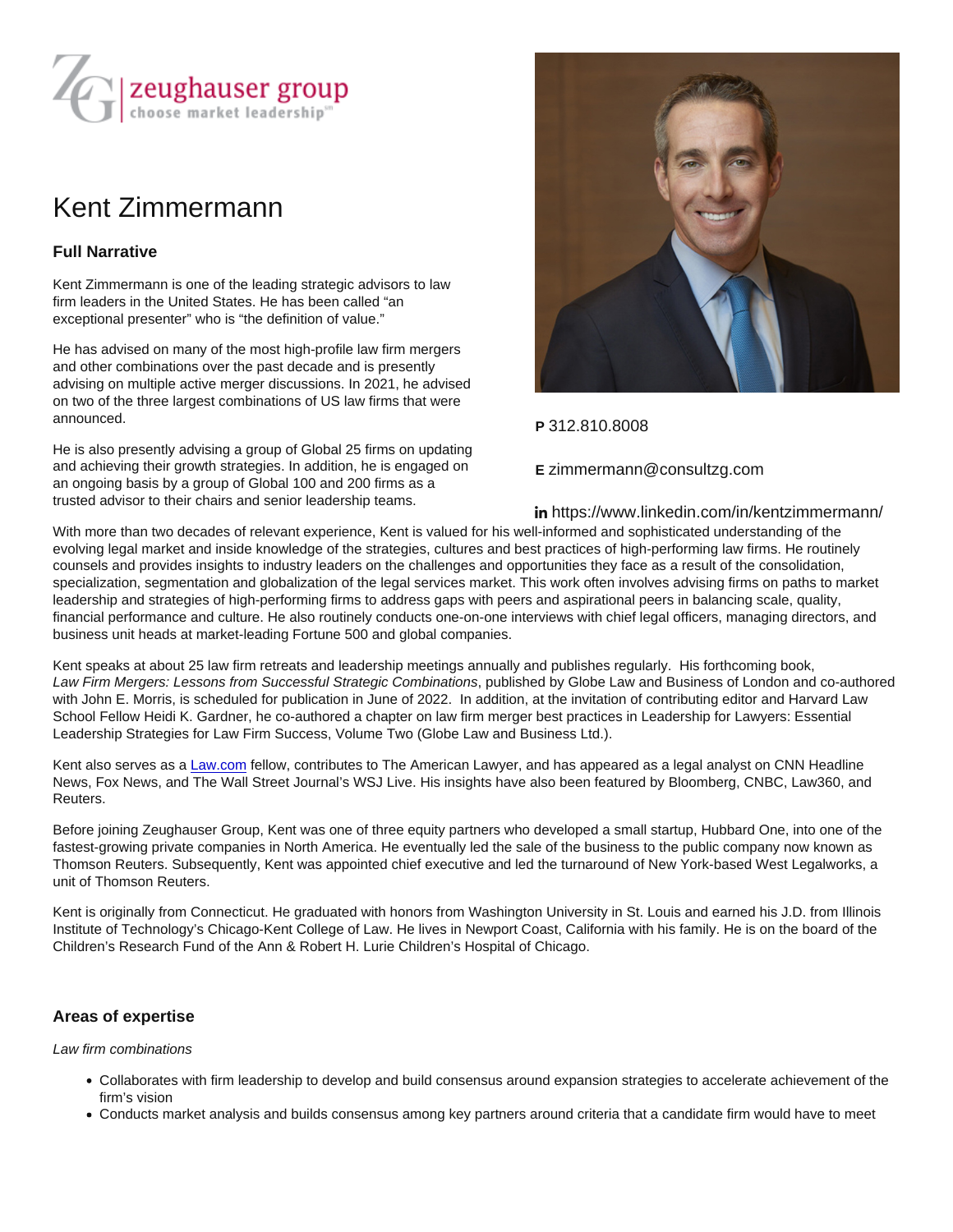- Develops a list of relevant candidate firms and facilitates meetings with firm leaders
- Prepares clients for meetings with candidate firms by supplying relevant data and assisting in identifying and articulating the value proposition of the potential combined firm
- Formally or informally facilitates merger discussions, manages the due diligence process, analyzes data that is exchanged, advises on and develops solutions to bridge performance and other gaps between the firms, and advises on internal and external communications to achieve the firm's objectives
- Advises on realizing the benefits of the combination through client interviews and leveraging cross-servicing and cross-selling opportunities in the combined firm

#### Strategic planning and implementation

- Conducts firmwide, practice, industry sector team, and office strategic planning, often involving partner interviews, client interviews, strategic planning working sessions, and partner retreats
- Develops written strategic plans
- Participates in and leads strategic review sessions at the senior leadership team level to confirm or update strategic growth priorities
- Undertakes strategic research, including benchmarking of peer and aspirational peer firms on compensation, governance, expense management, and other topics relevant to strategy
- Analyzes data about firms, peer firms, and aspirational peer firms to identify opportunities to improve financial and operational performance

#### Retreats and ongoing guidance

- Designs, facilitates, and speaks at meetings and retreats for partners, practice groups, industry sector teams, and leadership teams
- Benchmarks against peers and aspirational peers the performance of the firm from a financial and client perspective
- Provides periodic formal and informal consultations on management issues
- Reviews and provides assessments of data about the firm's performance and benchmarks it against peer and aspirational peer firms
- Assists with identifying growth opportunities as the competitive landscape for talent and clients evolves
- Shares and provides analysis of market data and best practices relevant to strategic decisions
- Acts as a sounding board for/coaches chairs, managing partners, and other firm leaders
- Serves as an extension of the firm's leadership and strategy team

## **Selected recent engagements**

- Advising on successfully completed mergers and other combinations, including for
	- 60-lawyer Chicago firm that combined with an Am Law 200 firm
	- 70-lawyer Houston firm that combined with an Am Law 100 firm
	- $\circ$  Multiple IP boutiques that combined with Am Law 100 firms
	- $\circ$  Multiple Am Law 100 firms that combined with other Am Law 100 firms
	- $\circ$  Multiple Am Law 200 firms that combined with Am Law 100 firms
	- Global 100 UK firm that combined with an Am Law 100 firm
- Strategic planning for
	- o Multiple Global 25 law firms (firmwide)
	- Multiple Global 25 law firms (practice groups)
	- Multiple Am Law 50 law firms (firmwide)
	- Multiple Am Law 100 law firms (firmwide)
	- Multiple Am Law 200 law firms (firmwide)
	- Multiple regional and boutique law firms
- Exclusive collaboration with a distinguished professor at Harvard Business School on research about best practices of highperforming law firms
- Development and launch of client service interview programs for three Global 15 law firms and other Am Law 100 and Am Law 200 law firms

## **What clients are saying**

"Thanks for all the help through this process. We would not have gotten here in the time we did without you." —Executive Committee Member, Am Law 200 law firm